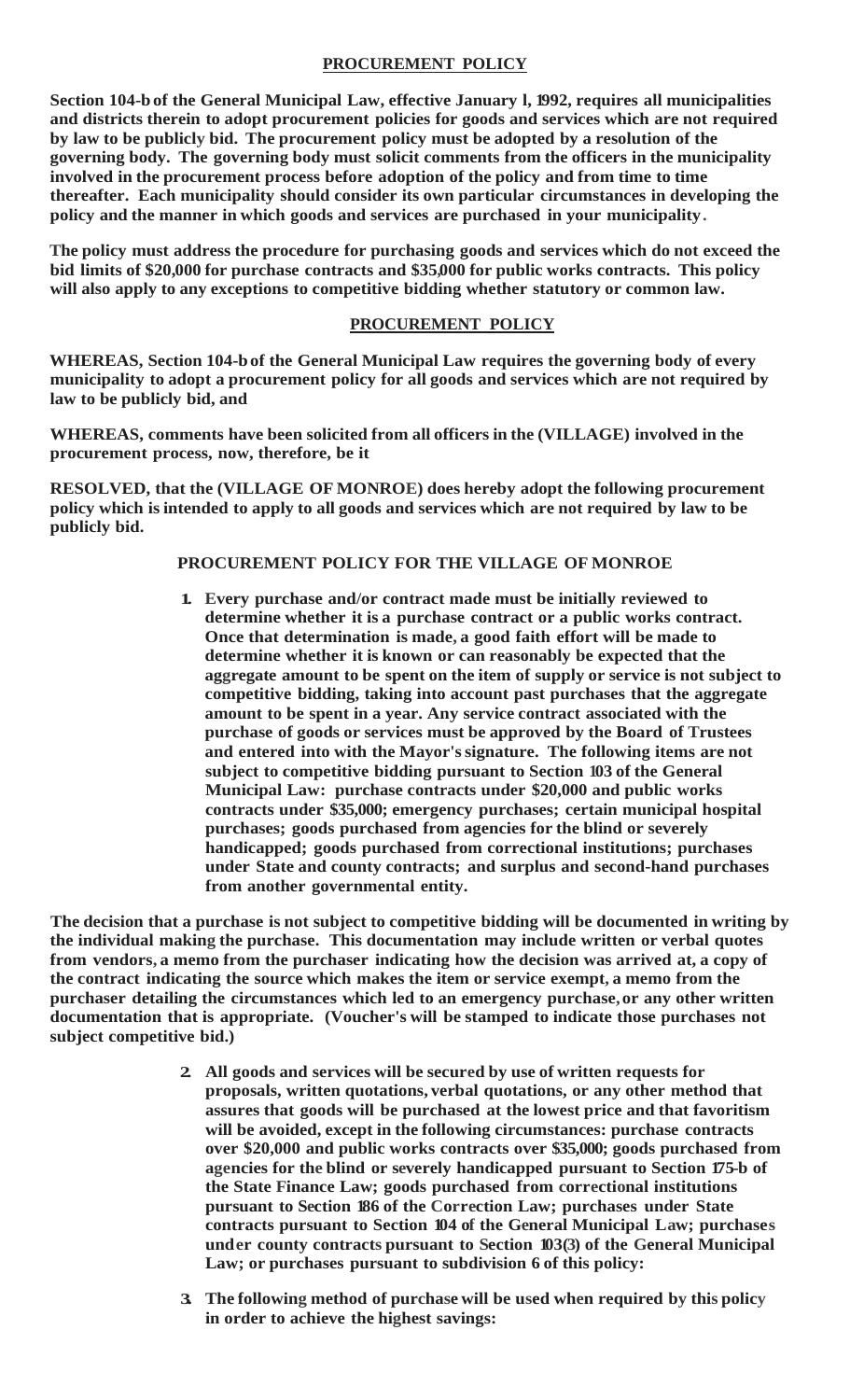**Estimated Amount of Purchase Contract Method**

| $\frac{1}{2}$ 0 - \$ 249 | Vendor may be selected by purchaser without competitive quote. |
|--------------------------|----------------------------------------------------------------|
| $$250 - $2,999$          | 2 Verbal Quotations                                            |
| $$3,000 - $20,000$       | 3 written I fax quotations or written request for proposals    |

**Estimated Amount of Public Works Contract Method**

| $$250 - $2,999$    | 2 Verbal quotations                                         |
|--------------------|-------------------------------------------------------------|
| $$3,000 - $4,999$  | 2 Written / fax quotations                                  |
| $$5,000 - $35,000$ | 3 Written / fax quotations or written request for proposals |

**A good faith effort shall be made to obtain the required number of proposals or quotations. If the purchaser is unable to obtain the required number of proposals or quotations, the purchaser will document the attempt made at obtaining the proposal. In no event shall the failure to obtain the proposals be a bar to the procurement.**

- **4. Document is required of each action taken in connection with each procurement.**
- **5. Documentation and an explanation is required whenever a contract is awarded to other than the lowest responsible offeror. This documentation will include an explanation of how the award will achieve savings or how the offeror was not responsible. A determination that the offeror is not responsible shall be made by the purchaser and may not be challenged under any circumstances.**
- **6. Pursuant to General Municipal Law Section 104-b(2)(f), the procurement policy may contain circumstances when, or types of procurements for which, in the sole discretion of the governing body, the solicitation of alternative proposals or quotations will not be in the best interest of the municipality. In the following circumstances it may not be in the best interest of the VILLAGE OF MONROE to solicit quotations or document the basis for not accepting the lowest bid:**
	- **a. Professional services or services requiring special or technical skill, training or expertise. The individual or company mut be chosen based on accountability, reliability, responsibility, skill, education and training, judgment, integrity, and moral worth. These qualifications are not necessarily found in the individual or company that offers the lowest price and the nature of these services are such that they do not readily lend themselves to competitive procurement procedures.**

**In determining whether a service fits into this category, the VILLAGE BOARD OF TRUSTEES shall take into consideration the following guidelines: (a) whether the services are subject to State licensing or testing requirements; (b) whether substantial formal education or training is a necessary prerequisite to the performances of the services; and (c) whether the services require a personal relationship between the individual and municipal officials. Professional or technical services shall include but not be limited to the following: services of an attorney; services of a physician; technical services of an engineer engaged to prepare plans, maps and estimates; securing insurance coverage and/or services of an insurance broker; services of a certified public accountant; investment management services; printing services involving extensive writing, editing or art work; management of municipally owned property; and computer software or programming services for customized programs, or services involved in substantial modification and customizing of prepackaged software. ·**

- **b. Emergency purchases pursuant to Section 103(4) of the General Municipal Law. Due to the nature of this exception, these goods or services must be purchased immediately and a delay in order to seek alternate proposals may threaten the life, health, safety or welfare of the residents. This section does not preclude alternate proposals if time permits.**
	- **c. Purchases ofsurplus and second-hand goodsfrom any source.**